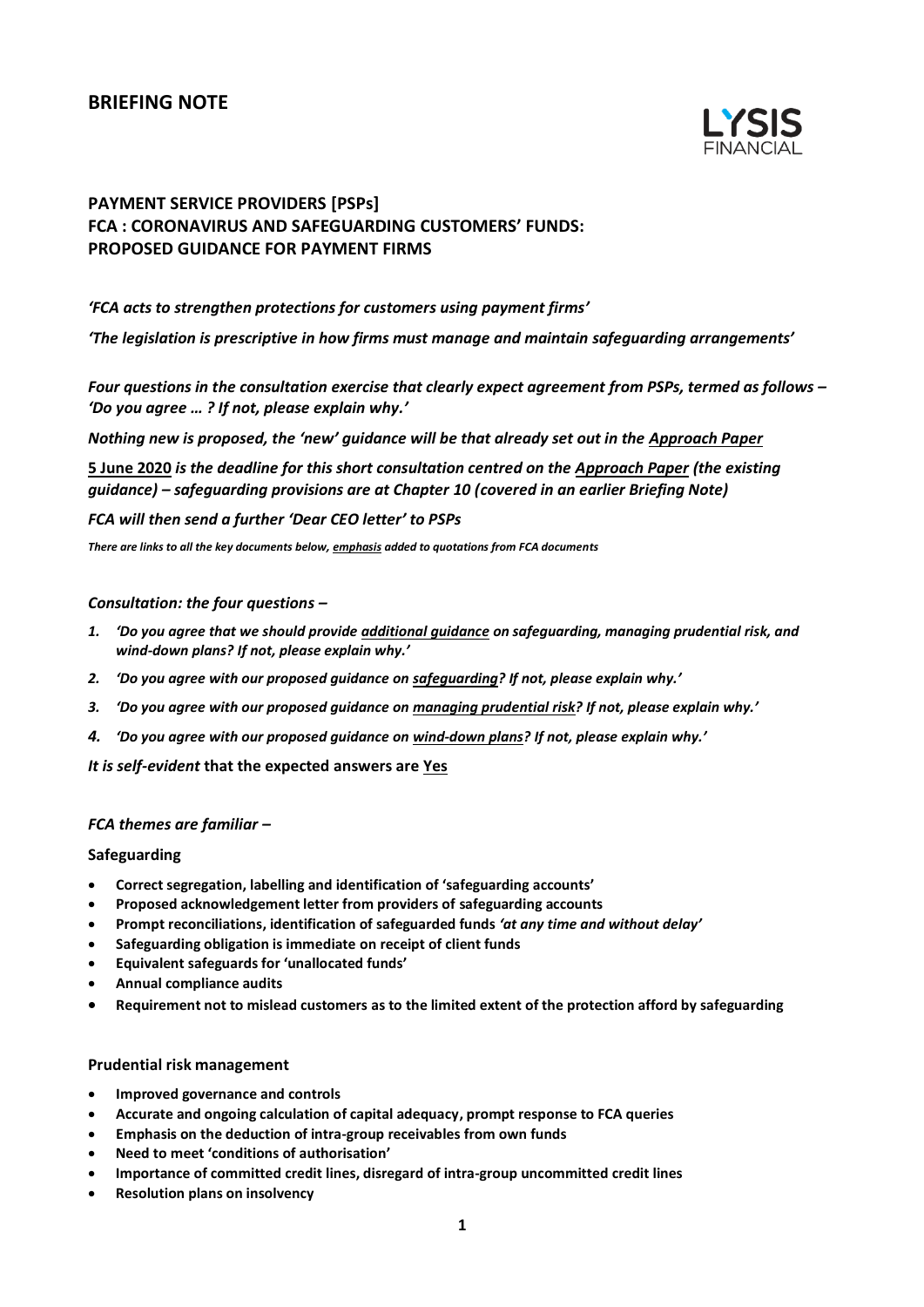# *Safeguarding*

#### *Keeping records and accounts and making reconciliations*

'A firm should keep records and accounts necessary to enable it to identify what relevant funds the firm holds, *at any time and without delay*.'

*'Relevant funds'* for the purposes of the Payment Services Regulations 2017 (PSR) are –

**'(i) sums received from, or for the benefit of, a** *payment services user* **for the execution of a payment transaction, and (ii) sums received from** *a payment service provider* **for the execution of a payment transaction for the execution of transaction on behalf of a payment service user'**

## *Safeguarding accounts*

PSPs must clearly identify these accounts which means the account name should include the word 'safeguarding' or 'client'.

The credit institution must acknowledge formally that an account it holds is a safeguarding account.

FCA proposes a form of acknowledgement letter.

## *Proposed acknowledgement letter for PSPs to obtain from safeguarding banks and custodians*

*It is self-evident* that PSPs should obtain this letter immediately from the firms that hold their safeguarding accounts.

The letter proposed by FCA ensures the clear identification of Safeguarding Accounts.

## *Selection, appointing and reviewing third parties*

The Approach Document gives specific guidance as to the 'due skill, care and diligence' that PSPs should exercise in appointing credit institutions (and others) to hold safeguarding accounts. There is a need for periodic review.

## *Start of the safeguarding obligation*

'… firms must have organisational arrangements to minimise the risk of loss of customer funds through fraud, misuse, negligence or poor administration.'

This guidance is directed by FCA to Electronic Money Issuers (EMIs).

#### *Unallocated funds*

*Although unallocated funds are not 'relevant funds'*, the guidance is that these funds 'should be protected according to Principle 10 of [the FCA's] Principles for Business'.

This means clear segregation from the PSP's own funds until the funds are either [1] returned by the PSP to the customer or [2] the payment service is provided (when the unallocated funds become 'relevant funds').

# *Annual compliance audit*

The FCA provides the following clarification –

'… firms … should arrange *specific annual audits of their compliance with the safeguarding requirements* under the PSRs/EMRs' *and*

'whenever there are any changes to their business model …'

A firm must also ensure that its 'proposed auditor has sufficient skills, resources and expertise in auditing compliance with the safeguarding requirements under the PSRs … '.

#### *Disclosure to customers on treatment of funds on insolvency Consumer Protection from Unfair Trading Regulations 2008 (the 2008 regulations) Financial Services Compensation Scheme (FSCS)*

FCA gives detailed guidance on this issue –

'… firms [need] to be careful to avoid giving customers misleading impressions about how much protection they will get from safeguarding requirements'

FCA refers to a firm's need to comply with the 2008 regulations.

Firms must avoid giving the impression that a customer is protected by the FSCS when it is not. This will be in most cases.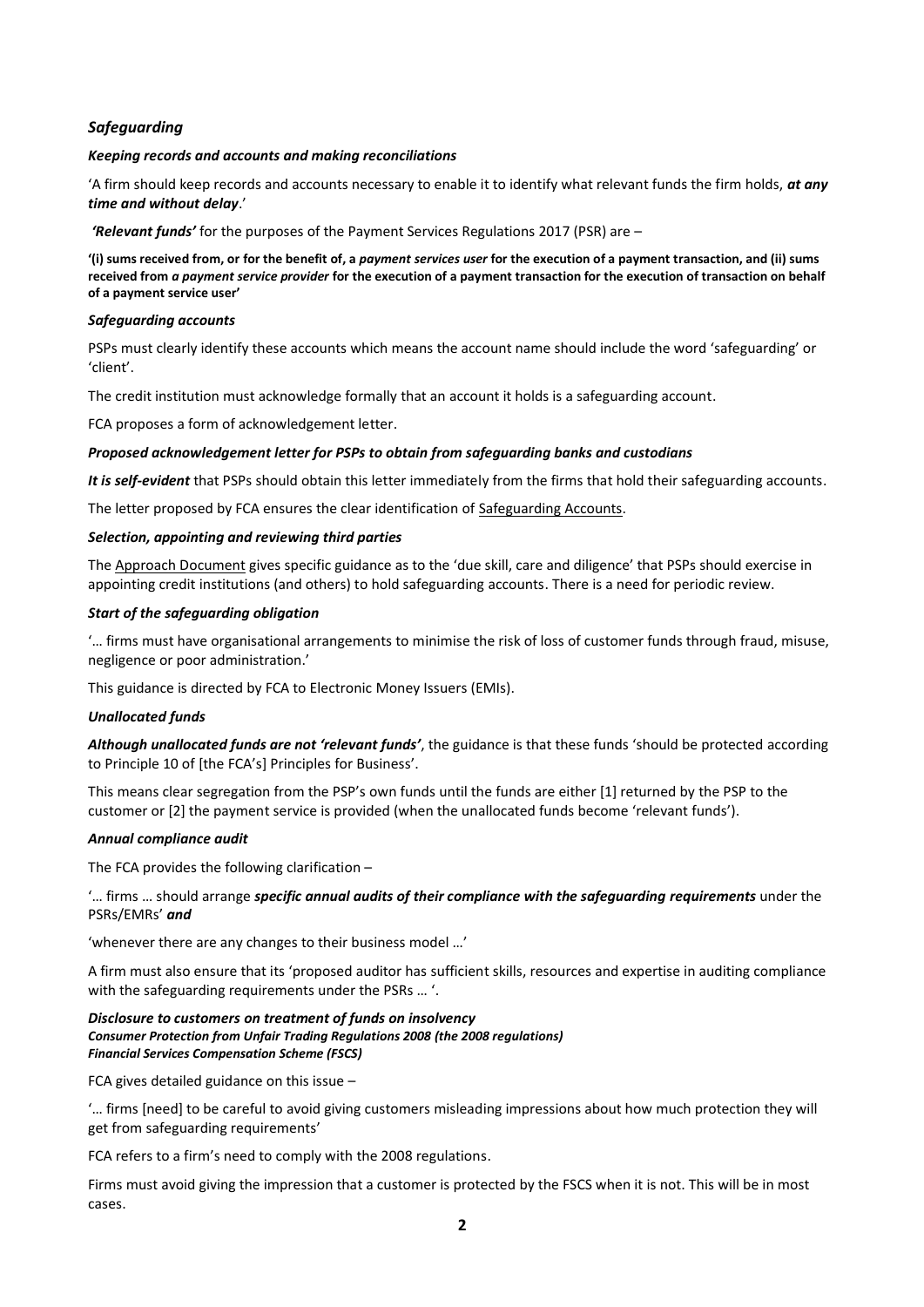# *Prudential risk management*

## *Governance and controls*

The need for 'robust governance arrangements' is detailed and emphasised.

## *Capital adequacy*

FCA emphases the need for firms to 'calculate their capital requirements and resources on an ongoing basis [and on request by FCA]' with emphasis on the need to deduct intra-group receivables from own funds [CET1].

## *Liquidity and capital stress testing*

'Firms should carry out liquidity and capital stress testing' to ensure 'they can continue to meet their *conditions of authorisation* and own funds requirements'.

#### *Risk-management arrangements*

FCA stresses the need for firms to have access to *committed credit lines* and for firms not to include *uncommitted intra-group credit lines*.

## *Wind-down plans*

*This deals with resolution matters on liquidation*

Firms must have effective plans to manage resolution issues –

- **1. 'funding to cover the solvent wind-down of the firm, including the return of all customer funds**
- **2. realistic triggers to start a solvent wind-down**
- **3. the need for any counterparties (ie** *merchants***) to find alternative providers**
- **4. realistic triggers to seek advice on entering an insolvency process, and**
- **5. information which would help an administrator or liquidator to quickly identify customer funds and return them as a priority'**

**25 May 2020**

# *References –*

#### *most recent first*

*FCA : Coronavirus and safeguarding customers' funds: proposed guidance for payment firms*

[https://www.fca.org.uk/publications/guidance-consultations/coronavirus-safeguarding-customers-funds-proposed-guidance](https://www.fca.org.uk/publications/guidance-consultations/coronavirus-safeguarding-customers-funds-proposed-guidance-payment-firms)[payment-firms](https://www.fca.org.uk/publications/guidance-consultations/coronavirus-safeguarding-customers-funds-proposed-guidance-payment-firms)

#### *FCA : Proposed acknowledgement letter for banks and custodians*

[https://www.fca.org.uk/publication/guidance-consultation/coronavirus-safeguarding-customers-funds-annex-1-safeguarding-bank](https://www.fca.org.uk/publication/guidance-consultation/coronavirus-safeguarding-customers-funds-annex-1-safeguarding-bank-custodian-acknowledgement-letter.pdf)[custodian-acknowledgement-letter.pdf](https://www.fca.org.uk/publication/guidance-consultation/coronavirus-safeguarding-customers-funds-annex-1-safeguarding-bank-custodian-acknowledgement-letter.pdf)

*FCA acts to strengthen protections for customers using payment firms – press release* <https://www.fca.org.uk/news/press-releases/fca-acts-strengthen-protections-customers-using-payment-firms>

### *FCA : Non-Bank PSP : Requirements for Safeguarding of Customers' Funds : 'Dear CEO letter' 4 July 2019*

[https://www.fca.org.uk/publication/correspondence/dear-ceo-letter-non-bank-payment-service-providers-requirements-for](https://www.fca.org.uk/publication/correspondence/dear-ceo-letter-non-bank-payment-service-providers-requirements-for-safeguarding-of-customer-funds.pdf)[safeguarding-of-customer-funds.pdf](https://www.fca.org.uk/publication/correspondence/dear-ceo-letter-non-bank-payment-service-providers-requirements-for-safeguarding-of-customer-funds.pdf)

*FCA : Payment Services and Electronic Money – Our Approach : 3 June 2019 The FCA's role under the Payment Services Regulations 2017 and the Electronic Money Regulations 2011*

<https://www.fca.org.uk/publication/finalised-guidance/fca-approach-payment-services-electronic-money-2017.pdf>

*Payment Services Regulations 2017 [SI 2017/752] interactive version* <http://www.legislation.gov.uk/uksi/2017/752/contents/made>

*Payment Services Regulations 2017 reg 23 safeguarding* <http://www.legislation.gov.uk/uksi/2017/752/regulation/23>